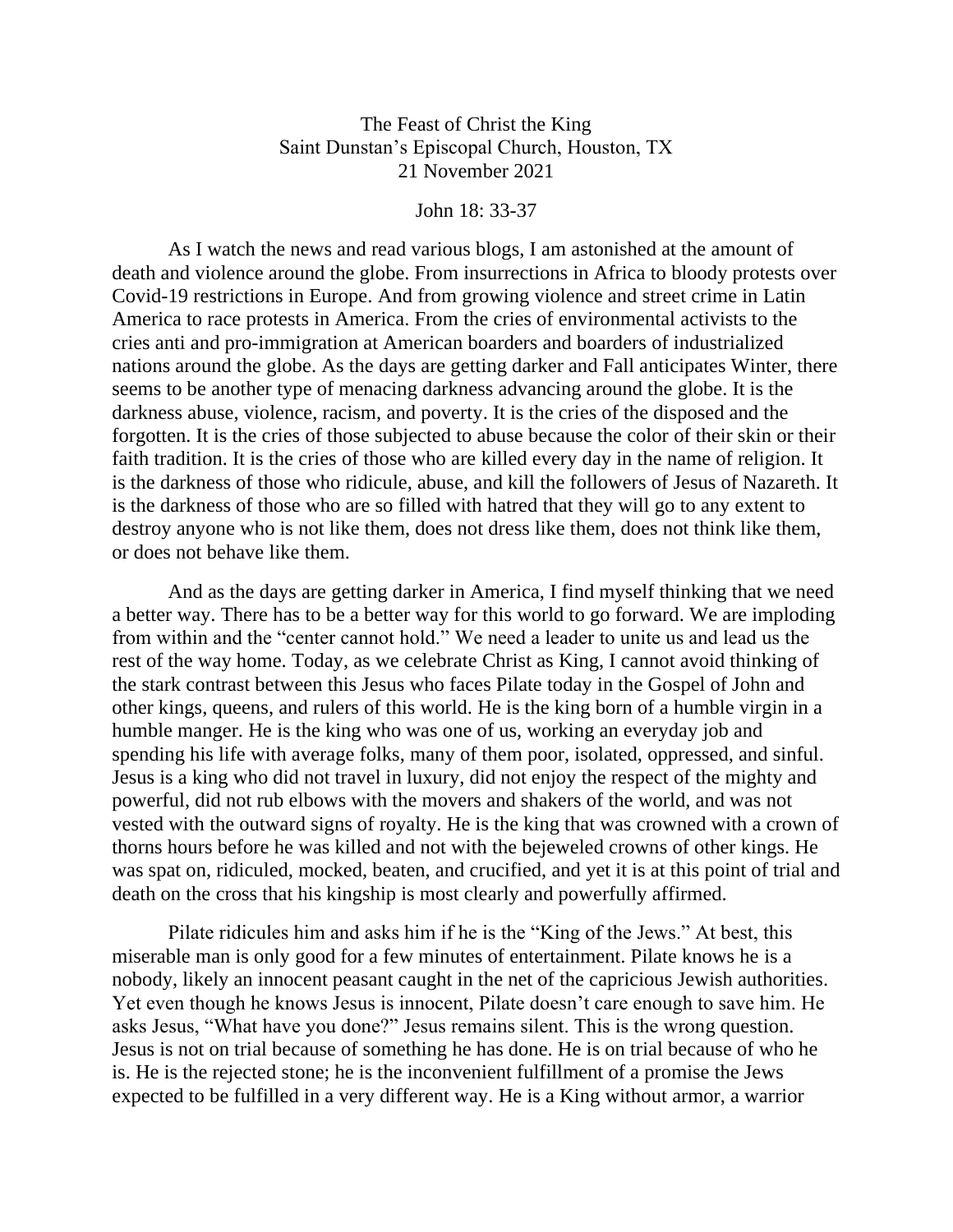without weapons, a Savior without an army, a King whose kingdom is not from here. He is gentle, he is kind, he preaches love, and he is on the side of the poor. To the Jews he must be an impostor, to Pilate he is at best a deluded man, to the crowds he is a bit of a distraction to break the routine of their miserable lives. A bit of show to help them forget how desperate their lives have truly become. Watching Jesus die is cheap entertainment. Who cares anyway? Nobody really believes him to be King!

They all want Jesus to prove that he truly is the King who was to come. And they want him to prove this by walking down from his cross, triumphantly, victoriously, unharmed, and undisturbed. They all want a mighty King who shows his strength through supernatural powers. If Jesus is who he said he is, he must reject this cross, he must vindicate his honor, he must affirm his righteousness, he must shame his oppressors, he must shake people free of their unbelief by supernatural means. If he is the King who was to come, he must reveal his true nature by conquering his enemies, punishing his oppressors, and by restoring the fortunes of Israel. He must be more powerful than David! This one dying on the cross cannot be the awaited King. He must be an impostor!

Yet, this ridiculed Messiah was the answer to the problem then and he remains the answer to the problem today. Christ came to build a bridge to God himself and he died to show us the way out of hatred and desperation, out of intolerance and misguided religiosity, out of empty ritual and dehumanizing dogmatism, out of any feelings of superiority that makes us feel better and more righteous than others, out of selfishness and arrogance, out of desperation and powerlessness. He came to rescue captive Israel and he, even today, continues to rescue captive America, captive Europe, captive Africa, and a captive world. He came to save us from ourselves and to show us that death is not the end of the story, that suffering has a purpose only God sees, that God himself weeps when we destroy his perfect creation and treat others with the type of inhumanity, we have seen around the world these last few weeks. God weeps for those slaughtered in the name of religion, those who suffer violence and oppression, and those who struggle to cope with so much hatred.

Martin Luther once said, "He who does not know Christ does not know God hidden in suffering... God can be found only in suffering and the cross... It is impossible for a person not to be puffed up by his good works unless he has first been deflated and destroyed by suffering and evil until he knows that he is worthless and that his works are not his but God's." (Quoted in Stoffregen in www.Crossmarks.com.) It is at moments when we are deflated and destroyed by suffering that we see God most powerfully in our lives. The thief at the cross is able to see Christ for who he is at a time when others have abandoned him, when he is the most despised, when there are few traces of his divinity and all that can be seen is his dying humanity. The thief's acknowledgment of Christ's kingship came before the resurrection. It did not come at a time when Christ was healing the sick, multiplying the bread, walking on water, or raising Lazarus from the dead. It rather came at a time when both sinner and Redeemer lay dying on a cross.